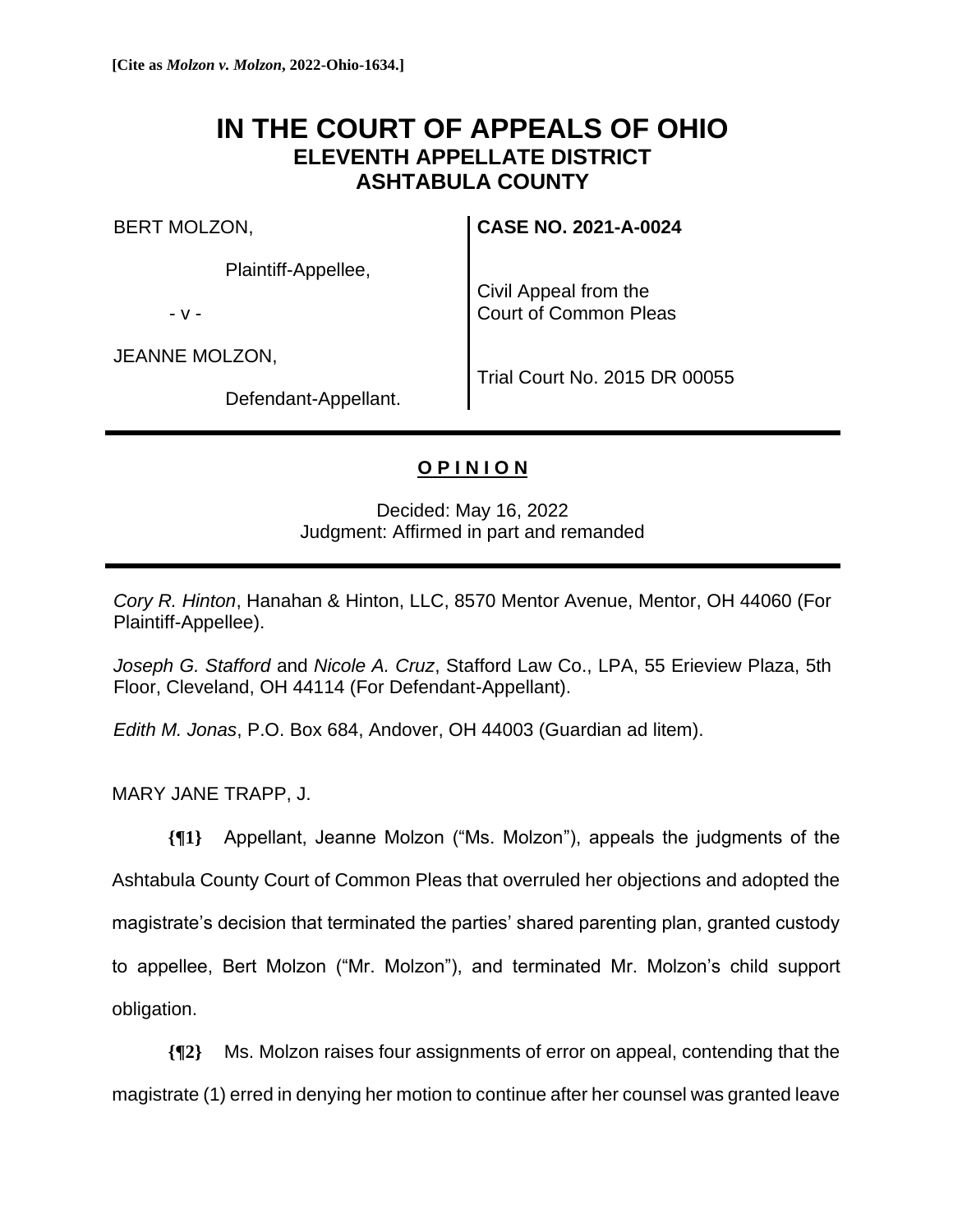to withdraw the day before trial, (2) failed to find a change of circumstances before granting Mr. Molzon's motion to terminate shared parenting and designating him as the sole residential parent and legal custodian of their two minor children, (3) failed to consider the best interest factors under R.C. 3109.04(F), and (4) erred in terminating Mr. Molzon's child support obligation.

**{¶3}** After a careful review of the record and pertinent law, we find Ms. Molzon's first three assignments of error to be without merit. Firstly, Ms. Molzon failed to demonstrate prejudice from the magistrate's ruling denying her motion for a continuance and/or offer any additional evidence or testimony that would have likely changed the outcome of the hearing on the motion to terminate shared parenting.

**{¶4}** Secondly, the magistrate was not required to find a change in circumstances before terminating the shared parenting plan. R.C. 3109.04(E) requires only a finding that doing so is in the children's best interest. Thirdly, there is no requirement that the magistrate explicitly state the factors of R.C. 3109.04(F). A plain reading of the magistrate's findings and decision gives no indication that the magistrate failed to consider the nonexclusive list of R.C. 3109.04(F) factors.

**{¶5}** Lastly, regarding Ms. Molzon's fourth assignment of error as to the termination of child support, we remand this matter to the trial court because it appears from the record before us that the trial court did not complete and file a child support worksheet, inasmuch as no financial information was submitted. Thus, we have nothing before us to review, and any determination regarding the trial court's termination of child support would be premature.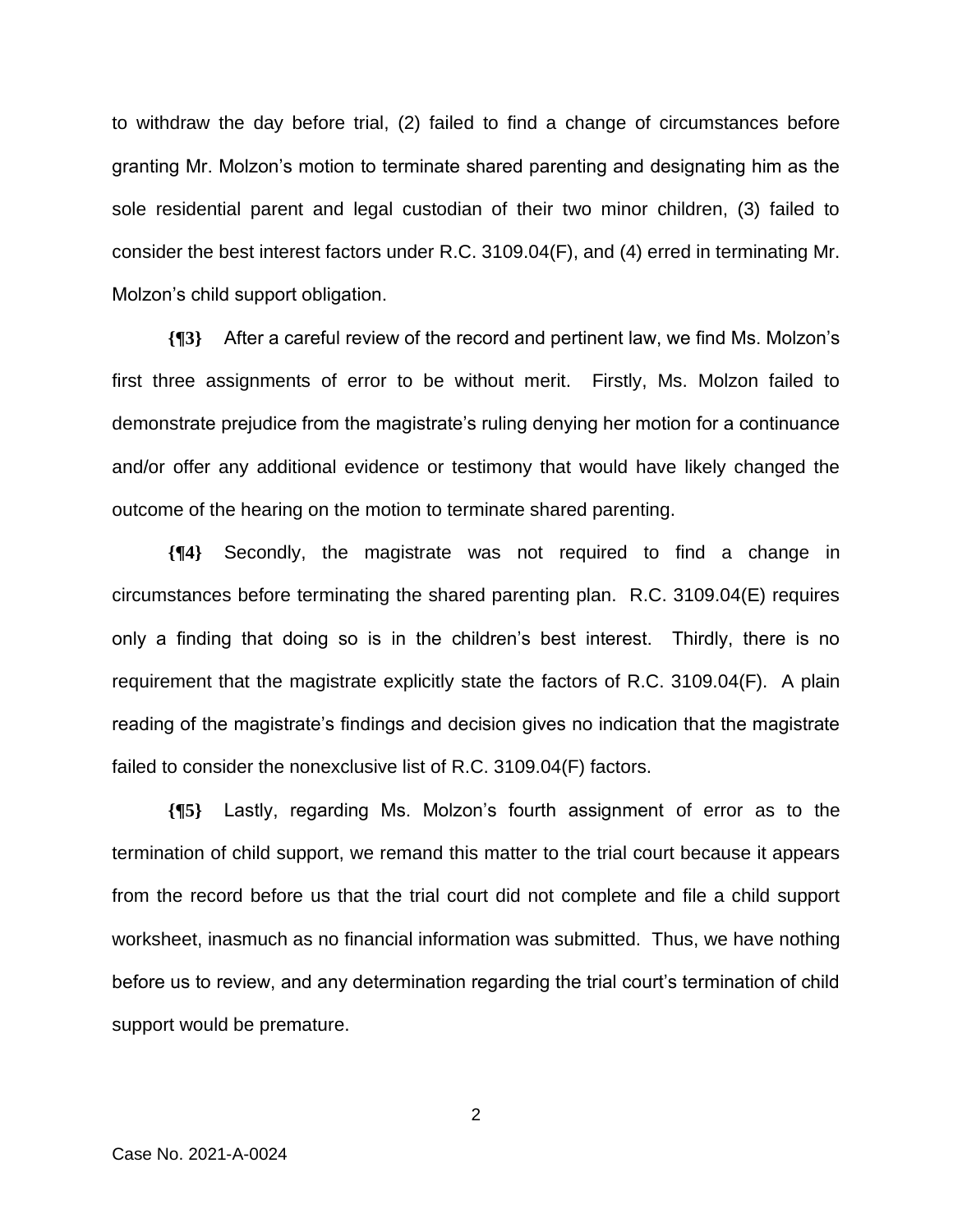**{¶6}** We affirm the judgments of the Ashtabula County Court of Common Pleas in part since we dismiss Ms. Molzon's fourth assignment of error as unripe and remand to the trial court to determine the parties' child support obligations.

# **Substantive and Procedural Facts**

**{¶7}** In 2017, the Ashtabula County Court of Common Pleas granted the parties a divorce in which the parties agreed to a shared parenting plan for their two minor children, R.M., born in 2006, and J.M., born in 2011.

**{¶8}** Several years later, at the start of the COVID epidemic in January 2020, Mr. Molzon filed a "Motion to Terminate the Shared Parenting Plan and Modify Mother's Time." At the time the motion was filed, Ms. Molzon had the children from Monday until Wednesday and every other weekend, and Mr. Molzon paid a child support obligation of \$1,697.66. In his affidavit attached to his motion, Mr. Molzon attested that he and Ms. Molzon were having problems with their older daughter's schooling, as well as difficulty communicating, and that it would be in the children's best interests that shared parenting be terminated and he be designated the residential parent and legal custodian.

**{¶9}** Mr. Molzon filed several other motions, including a motion for a guardian ad litem ("GAL") to be appointed for the children and a motion for the parties to communicate via Our Family Wizard ("OFW"), a mobile application for co-parenting that facilitates and tracks communication, helps coordinate child duties, and stores important information. He also filed a motion seeking an independent psychological investigation due to Ms. Molzon's alleged erratic behavior and confrontations she was having with their daughter, R.M. Finally, Mr. Molzon sought an emergency ex parte motion to suspend Ms. Molzon's parenting time and an ex parte emergency motion to enroll R.M. in online schooling.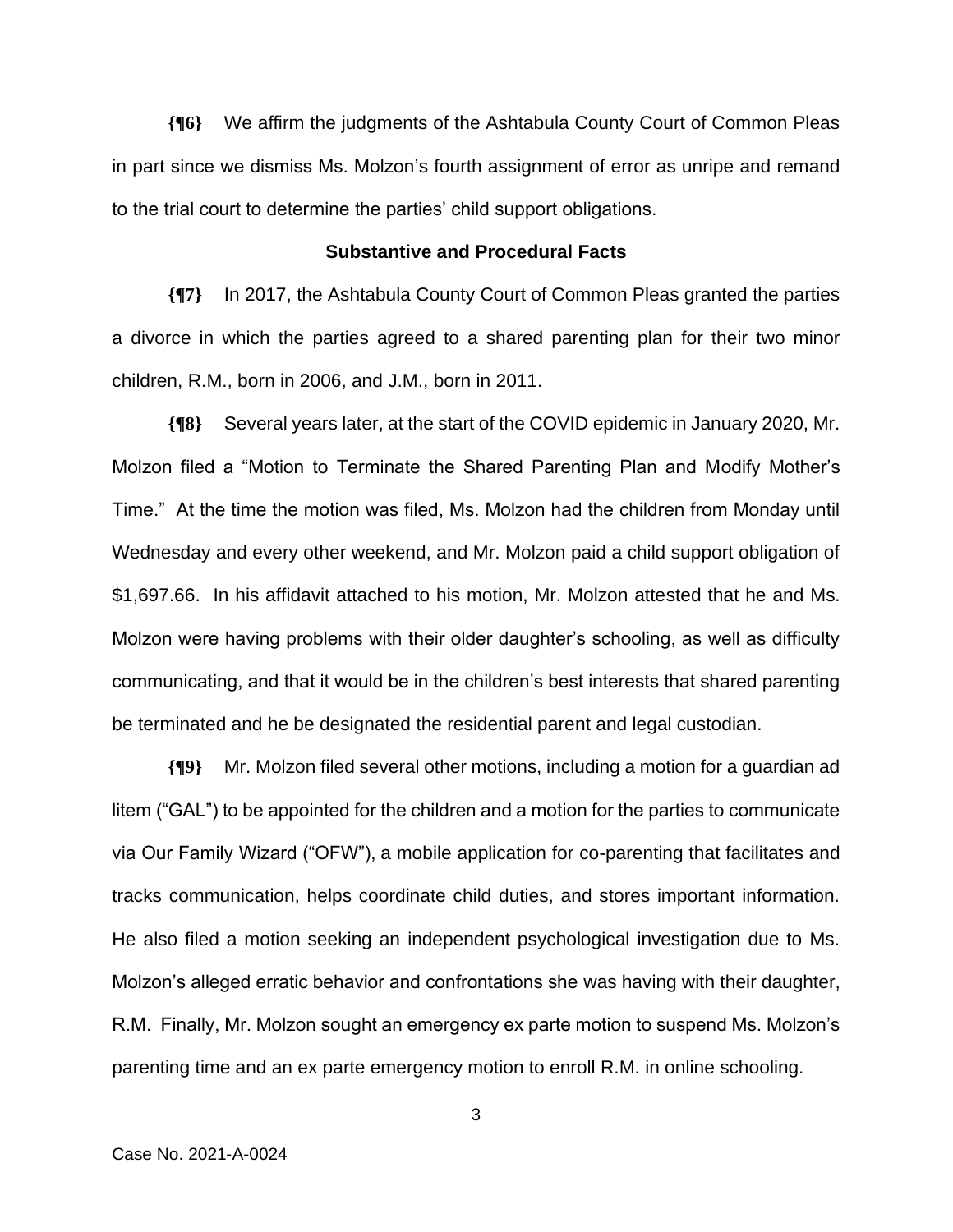**{¶10}** The magistrate issued an ex parte order granting Mr. Molzon's emergency motion to suspend Ms. Molzon's parenting time, finding it was in the best interest and welfare of the minor children. Mr. Molzon's emergency motion to enroll R.M. in online schooling was also granted.

**{¶11}** The magistrate held a full hearing, during which the parties reached an interim agreement that included a new parenting schedule providing Ms. Molzon parenting time with the children every other weekend and additional parenting time after school on Mondays, Tuesdays, and Wednesdays with their son, J.M. The parties also agreed to communicate via OFW, and a GAL was appointed.

**{¶12}** At a pretrial several months later, the parties agreed to adjust their parenting time with the children on an alternative week on/week off schedule, and the trial was continued in order to allow the GAL time to speak with the children since their meeting was delayed due to restrictions associated with the COVID epidemic.

**{¶13}** At the final pretrial, the parties agreed that both children would undergo complete mental health evaluations.

#### **Motion for a Continuance**

**{¶14}** On the day before trial, Ms. Molzon, pro se, filed a motion requesting a continuance because she terminated her attorney and was seeking new counsel. On the same day, the trial court denied the motion and granted her attorney's motion to withdraw. On the day of trial, Ms. Molzon orally moved for a continuance due to her counsel's withdrawal: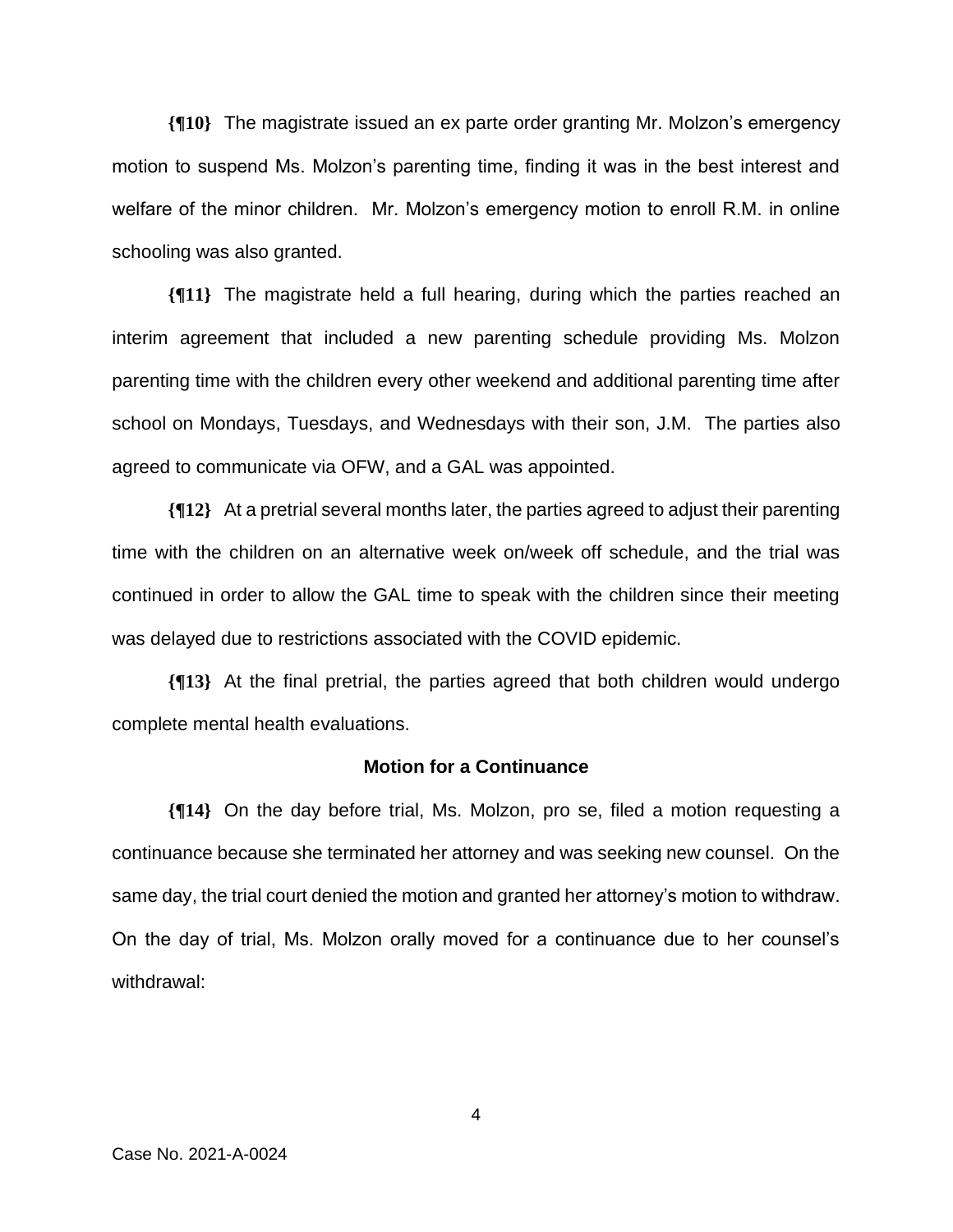**{¶15}** "[The Court]: Yesterday, prior to the hearing, Ms. Molzon's attorney of record was allowed to withdraw because the filing indicated, Ms. Molzon, that you had terminated her services, correct?

**{¶16}** "[Ms. Molzon]: Oh, sorry. Yes.

**{¶17}** "[The Court]: Okay. You filed then a motion for an emergency continuance. Actually, it wasn't a motion. It was a letter to the Court that was improperly served on the parties. The Court did consider it, though, considering the circumstances, and denied the motion. You have another motion?

**{¶18}** "[Ms. Molzon]: Ah, just that I would like to be granted a continuance for, like 60 days, even 30 days, so I can seek counsel so I have legal representation, 'cause I don't know what I'm doing.

**{¶19}** "[The Court]: Ms. Kurt? (Mr. Molzon's counsel)

**{¶20}** "[Ms. Kurt]: Your Honor, my client actually has no position on the continuance.

**{¶21}** "[The Court]: Ms. Jonas? (the GAL)

**{¶22}** "[Ms. Jonas]: Ma'am, I would oppose that motion for continuance. These children have been in limbo for several months, and I think a resolution of this case would be in their best interests.

**{¶23}** "[Ms. Kurt]: My client would concur with the Guardian, given the Guardian's statement, Your Honor.

**{¶24}** "[The Court]: Okay. This matter - - let's see - - it was filed in January. We had our final pretrial June 8, 2020. The matter was set for two days of hearings four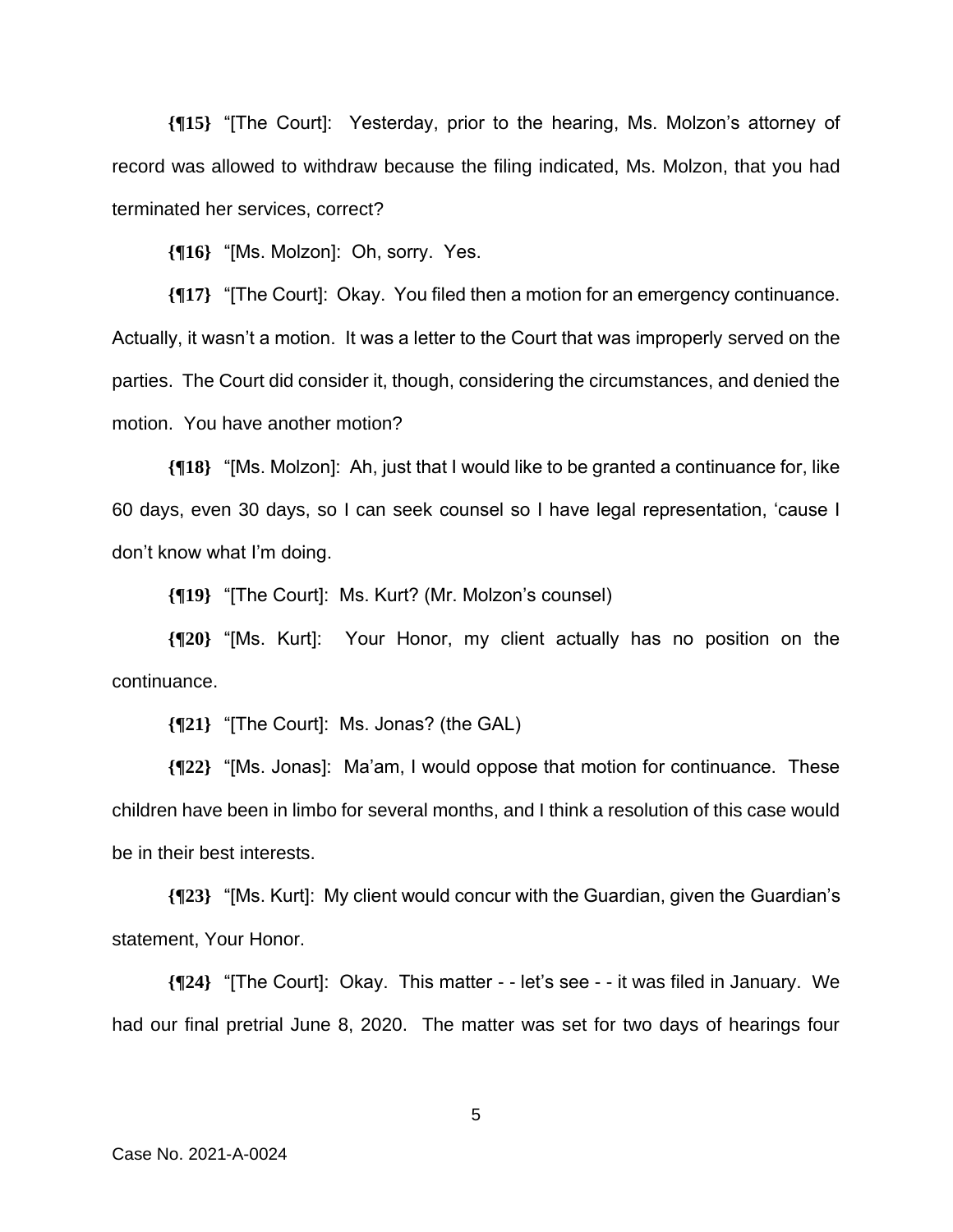months ago after the COVID crisis had been dealt with by this Court, so at this point I am denying the continuance and I am proceeding today."

**{¶25}** Ms. Molzon was present for the trial but did not participate in questioning witnesses and did not present any witnesses or exhibits.

### **Termination of Shared Parenting Hearing**

**{¶26}** Prior to the start of trial, Ms. Molzon filed a motion for the court to conduct in camera interviews with the children, which the court granted. Mr. Molzon also withdrew his motion for an independent psychological evaluation. Mr. Molzon and the GAL testified at the hearing.

**{¶27}** Mr. Molzon testified that his primary concern was the stability of the children because Ms. Molzon was not cooperative with shared parenting, she did not keep him informed of the activities, she did not respond to OFW, and she responded to text messages infrequently. Mr. Molzon provided several purported examples.

**{¶28}** For instance, Mr. Molzon believed J.M. had a respiratory problem, but Ms. Molzon refused to respond to his requests to cooperate with a medical examination. He also attempted to arrange for flu shots for the children, but she disagreed and refused her consent. One of Ms. Molzon's adult children (instead of Ms. Molzon) informed Mr. Molzon of a serious incident between J.M. and a neighbor. In fact, her two adult children often relayed information to Mr. Molzon regarding the children. In addition, R.M. started to display behavioral difficulties, including inappropriate communications with a boy via her iPad, and vaping. R.M. told Mr. Molzon that Ms. Molzon allowed her to vape so long as she did not use "real things."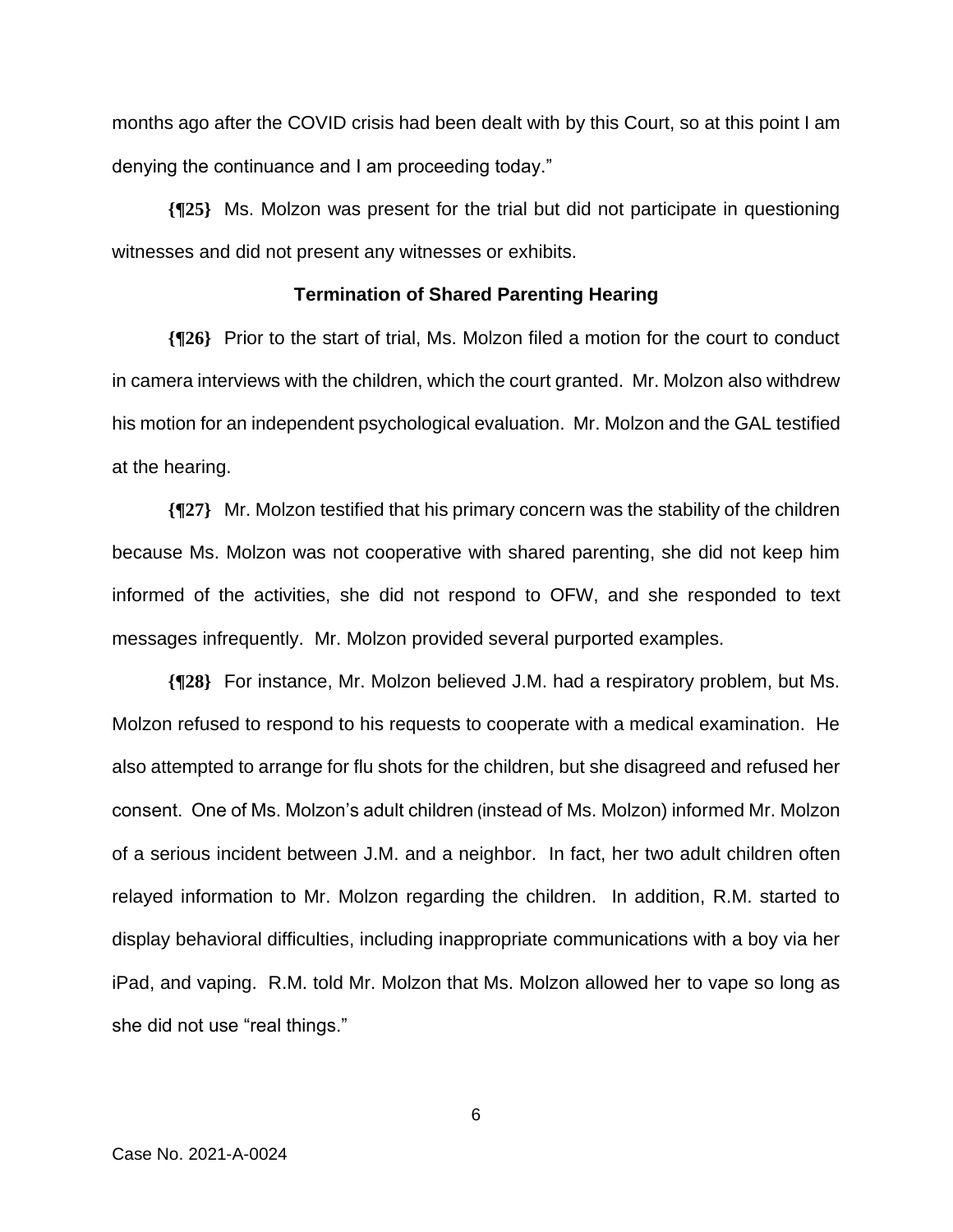**{¶29}** Mr. Molzon further testified that he initially filed his motion because R.M. was having problems with school and because of her mental health, including postings of suicide ideation on her social media, which Ms. Molzon's older daughter brought to his attention. Both parents decided to enroll R.M. in school online, but Ms. Molzon withdrew her permission without explanation. In the month before he filed his motion, i.e., December 2019, Ms. Molzon refused to let R.M. return home after R.M. declined to participate in a family event. She texted Mr. Molzon to come and get R.M. because she did not want her in the house.

**{¶30}** Mr. Molzon also testified that after the GAL filed her report, Ms. Molzon shared the report with the children, and R.M. threatened to commit suicide. He believes Ms. Molzon often shared inappropriate information with the children regarding himself and the custody proceedings.

**{¶31}** The GAL documented her findings in a report. Among other observations, the GAL noted Ms. Molzon's refusal to co-parent with Mr. Molzon in accordance with the shared parenting plan. Ms. Molzon viewed Mr. Molzon's attempts to communicate with her as trying to control her, and for the most part, Ms. Molzon did not respond to Mr. Molzon. With those issues in mind, the GAL recommended that Mr. Molzon be named the legal custodian and residential parent for school purposes; that Ms. Molzon have visitation on alternative weekends with an extra hour on her weekend during the school year; and that the parties share school breaks. The GAL "hesitantly agreed" to alternative weeks during the summer. Lastly, she recommended counseling for Ms. Molzon to learn better parenting skills and to address her personal issues.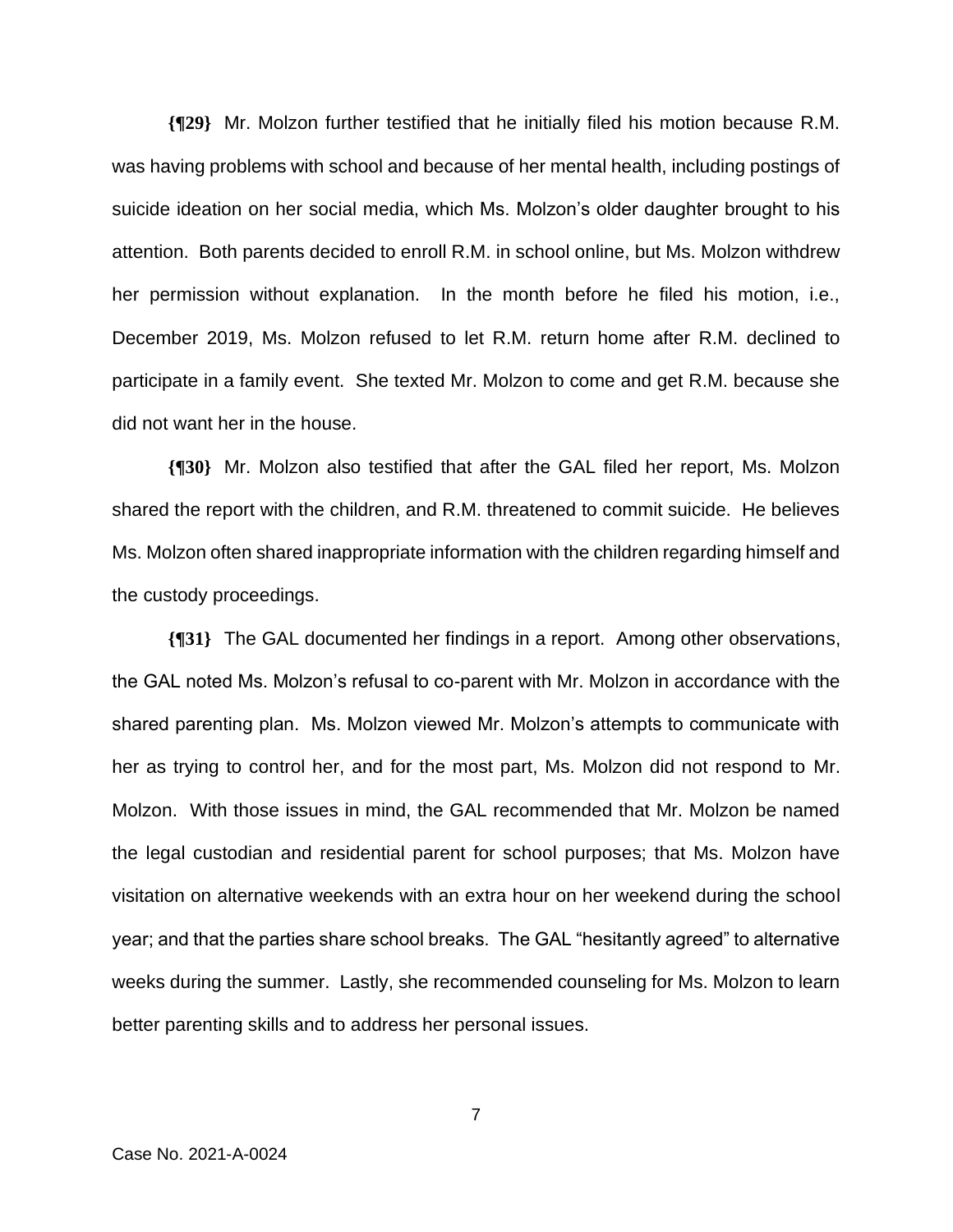**{¶32}** At trial, the GAL testified to her report and her findings that Ms. Molzon appears to use the children as a conduit to Mr. Molzon. She believed that Mr. Molzon would further communication and facilitate shared parenting between them but that Ms. Molzon would not. The GAL further testified that after she submitted her report, Ms. Molzon called R.M. and informed her that she would never see her again, which devastated R.M.

**{¶33}** During the in camera interviews, the children confirmed the incidents between Ms. Molzon and R.M. They also discussed schedules, how each parent handled the other, and how each parent disciplined the children.

**{¶34}** The magistrate found that there was no evidence that either parent denied the other parenting time on a continuous basis. However, due to Ms. Molzon's lack of effort to share information, her failure to respond to Mr. Molzon's requests to discuss the children's needs, and her inability to consult with him regarding their needs, the magistrate found that shared parenting was no longer in the best interests of the children.

**{¶35}** The magistrate terminated the shared parenting plan, named Mr. Molzon as the residential parent and legal custodian of the children, and granted parenting time with Ms. Molzon every other weekend and one evening a week.

**{¶36}** The magistrate also terminated Mr. Molzon's child support order and ordered a recalculation of child support since no financial information had been submitted at trial.

## **Procedural Ping-Pong**

**{¶37}** Shortly after trial, Ms. Molzon obtained counsel, filed preliminary objections to the magistrate's decision, and obtained an extension to file supplemental objections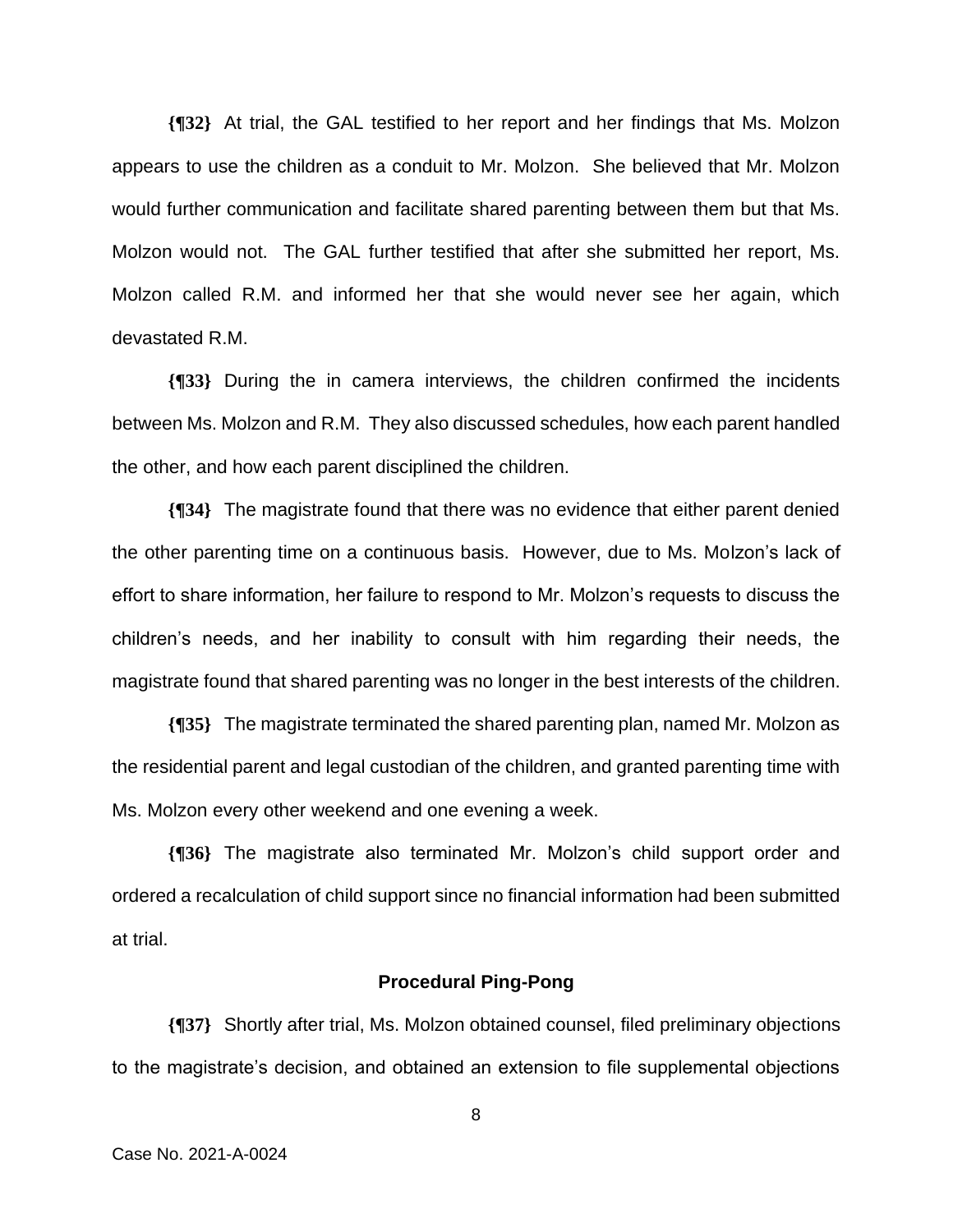pending the filing of the hearing transcript. In addition, she filed a motion to set aside the magistrate's decision that terminated Mr. Molzon's child support obligation. She alleged that the magistrate never found a change of circumstances or calculated a new child support worksheet.

**{¶38}** Before Ms. Molzon had the opportunity to file supplemental objections, the trial court issued a judgment entry adopting the magistrate's decision.

**{¶39}** Shortly afterwards, Ms. Molzon filed a motion to modify allocation of parental rights and responsibilities, alleging there was a change of circumstances because R.M. was residing with her 100% of the time and J.M. was residing with her 50% of the time.

**{¶40}** Ms. Molzon filed her supplemental objections to the magistrate's decision. Shortly thereafter, she filed a motion to vacate the trial court's order adopting the magistrate's decision because Mr. Molzon prepared and submitted the judgment entry without notifying Ms. Molzon. Further, the trial court had made no mention of Ms. Molzon's preliminary objections and issued the entry prior to the deadline for the filing of her supplemental objections.

**{¶41}** Ms. Molzon filed an appeal of the trial court's judgment entry adopting the magistrate's decision in this court.

**{¶42}** We remanded the matter to allow the trial court to rule on Ms. Molzon's motion to vacate. On remand, the trial court granted Ms. Molzon's motion to vacate because it had adopted the magistrate's decision before ruling on her timely objections. The trial court scheduled a hearing on her objections. Ms. Molzon filed a motion to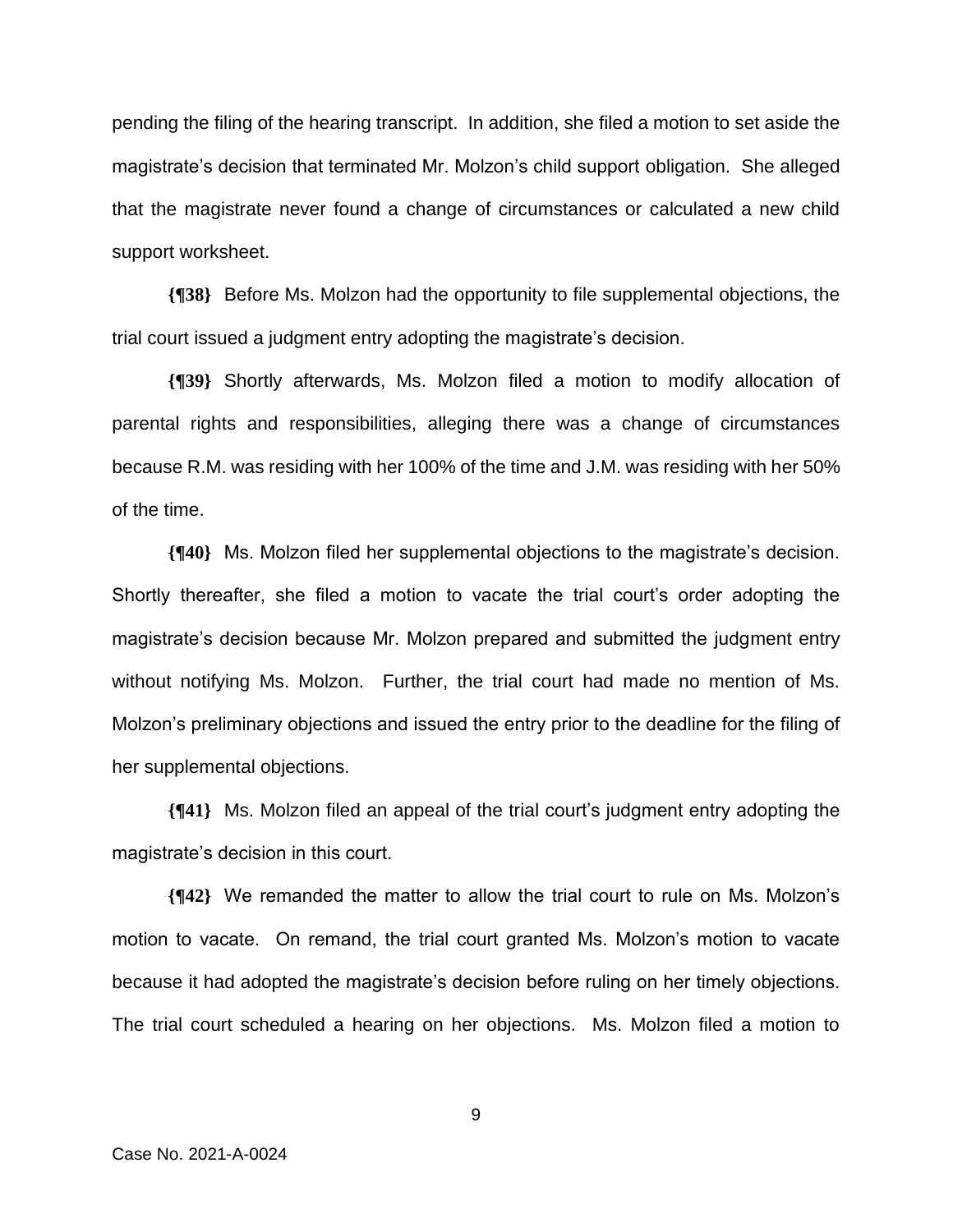dismiss her appeal in this court, which we granted, finding the appeal settled and dismissed.

**{¶43}** After a video conference pretrial with the parties and their respective counsel, the magistrate issued an order noting that the issues before the court were Ms. Molzon's two motions to modify parental rights and responsibilities. Since the objections to the magistrate's decision were yet unresolved, the parties agreed that the order providing for a weekly rotating parenting schedule would remain in place. Ms. Molzon also moved the court to reinstate the child support order and a motion to reactivate the GAL, which the magistrate granted.

**{¶44}** The trial court issued a judgment entry overruling Ms. Molzon's objections, and Ms. Molzon filed the instant appeal.

**{¶45}** The trial court issued a new judgment entry adopting the magistrate's decision after overruling Ms. Molzon's objections, and Ms. Molzon filed an amended appeal. Lastly, the trial court stayed Mr. Molzon's reinstated child support obligation pending this appeal.

**{¶46}** Ms. Molzon raises four assignments of error for our review:

**{¶47}** "[1.] The trial court erred as a matter of law and abused its discretion in denying the appellant's motion for continuance in order to obtain counsel.

**{¶48}** "[2.] The trial court erred as a matter of law and abused its discretion by granting the appellee's motion to terminate shared parenting and designating the appellee as the sole residential parent and legal custodian of the minor children.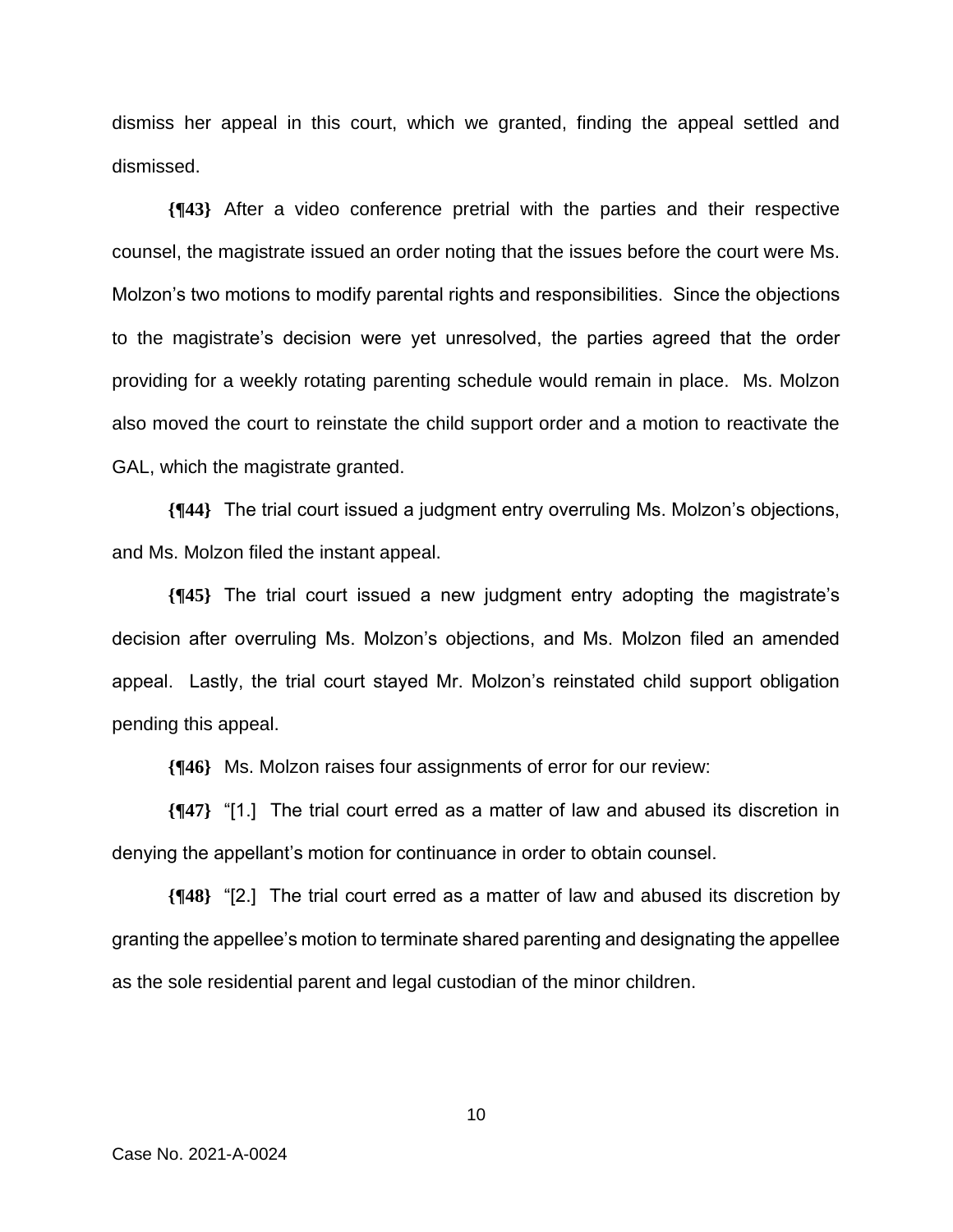**{¶49}** "[3.] The trial court erred as a matter of law and abused its discretion in failing to consider the best interest factors outlined under Ohio Revised Code Section 3109.04(F).

**{¶50}** "[4.] The trial court erred as a matter of law and abused its discretion in modifying and terminating the appellee's child support obligation."

#### **Standard of Review**

**{¶51}** This court has held that decisions involving the allocation of parental rights and responsibilities are accorded great deference on review. *In re K.R.*, 11th Dist. Trumbull No. 2010-T-0050, 2011-Ohio-1454, ¶ 28; *Miller v. Miller*, 37 Ohio St.3d 71, 74, 523 N.E.2d 846 (1988). Thus, any judgment of the trial court involving the allocation of parental rights and responsibilities will not be disturbed absent a showing of an abuse of discretion. *In re K.R.* at ¶ 28; *Davis v. Flickinger*, 77 Ohio St.3d 415, 418, 674 N.E.2d 1159 (1997). Further, we review a judgment of the trial court adopting the decision of its magistrate for an abuse of discretion. *In re K.R.* at ¶ 28*.* In addition, an appellate court reviews the trial court's termination of a shared parenting plan and child support orders for an abuse of discretion. *Id.*; *Booth v. Booth*, 44 Ohio St.3d 142, 144, 541 N.E.2d 1028 (1989).

**{¶52}** An abuse of discretion is the "'failure to exercise sound, reasonable, and legal decision-making.'" *State v. Beechler*, 2d Dist. Clark No. 09-CA-54, 2010-Ohio-1900, ¶ 62, quoting *Black's Law Dictionary* 11 (8th Ed.Rev.2004). When an appellate court is reviewing a pure issue of law, the mere fact that the reviewing court would decide the issue differently is enough to find error. *Id.* at ¶ 67. By contrast, where the issue on review has been confided to the discretion of the trial court, the mere fact that the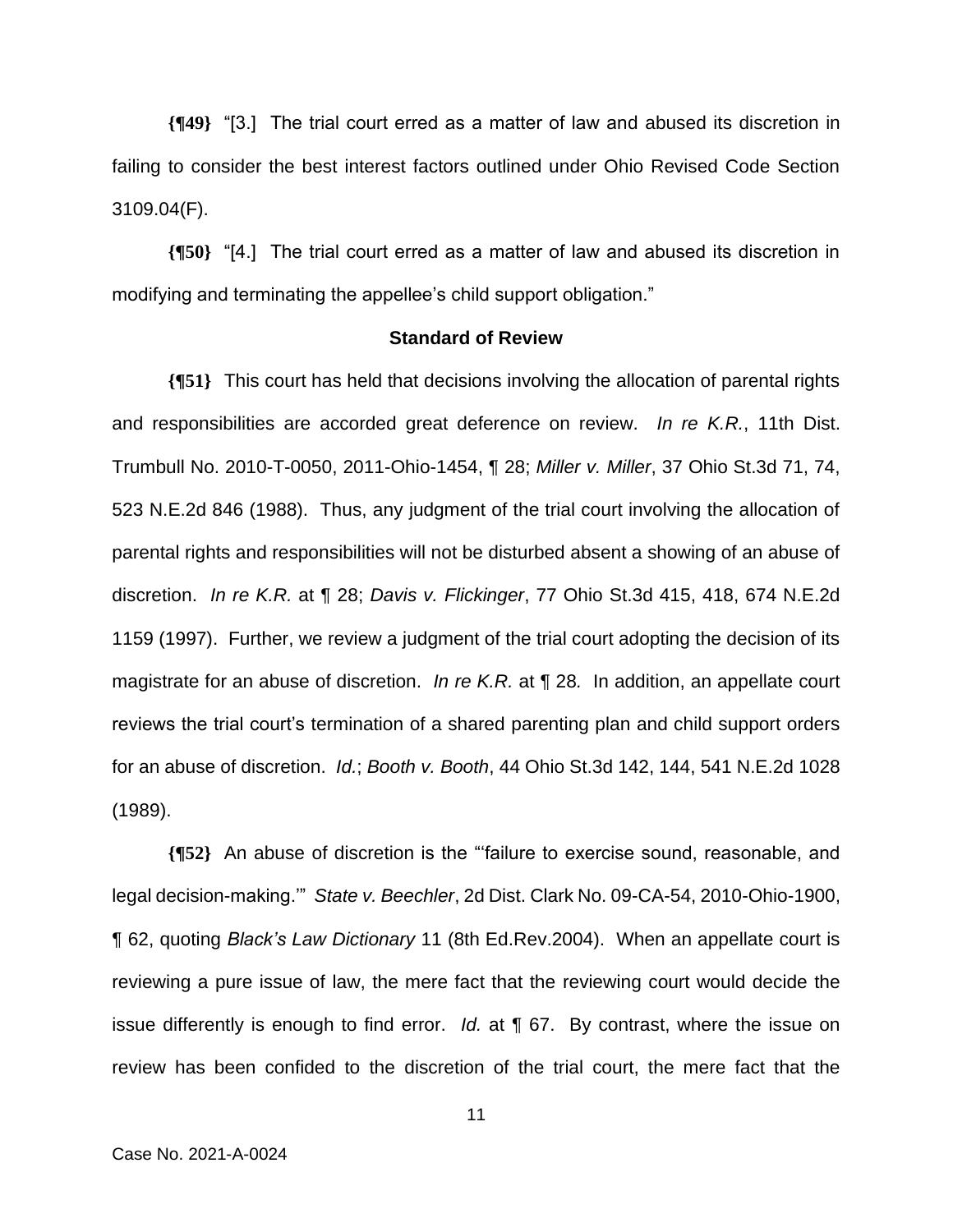reviewing court would have reached a different result is not enough, without more, to find error. *Id.*

**{¶53}** The highly deferential abuse of discretion standard is particularly appropriate in allocation of parental rights and responsibilities cases since the trial judge is in the best position to determine the credibility of the witnesses and there "'may be much that is evident in the parties' demeanor and attitude that does not translate well to the record.'" *In re K.R.* at ¶ 30, quoting *Wyatt v. Wyatt,* 11th Dist. Portage No. 2004-P-0045, 2005-Ohio-2365, ¶ 13. In so doing, a reviewing court is not to weigh the evidence, "'but must ascertain from the record whether there is some competent evidence to sustain the findings of the trial court.'" *Id.*, quoting *Clyborn v. Clyborn*, 93 Ohio App.3d 192, 196, 638 N.E.2d 112 (3d Dist.1994).

# **Motion to Continue**

**{¶54}** In her first assignment of error, Ms. Molzon contends the trial court erred in overruling her objection to the magistrate's decision denying her motion for a continuance in order to obtain counsel after she dismissed her counsel one day before trial.

**{¶55}** In reviewing whether a trial court abused its discretion in denying a continuance, an appellate court weighs any potential prejudice to the movant against the court's right to control its docket and the public's interest in the prompt and efficient dispatch of justice. *In re Zak*, 11th Dist. Lake Nos. 2001-L-216, 2001-L-217, and 2011- L-218, 2003-Ohio-1974, ¶ 29.

**{¶56}** Some of the objective factors that a reviewing court should consider include the following: (1) the length of the requested delay; (2) whether the parties have requested and received other continuances; (3) the inconvenience to the parties,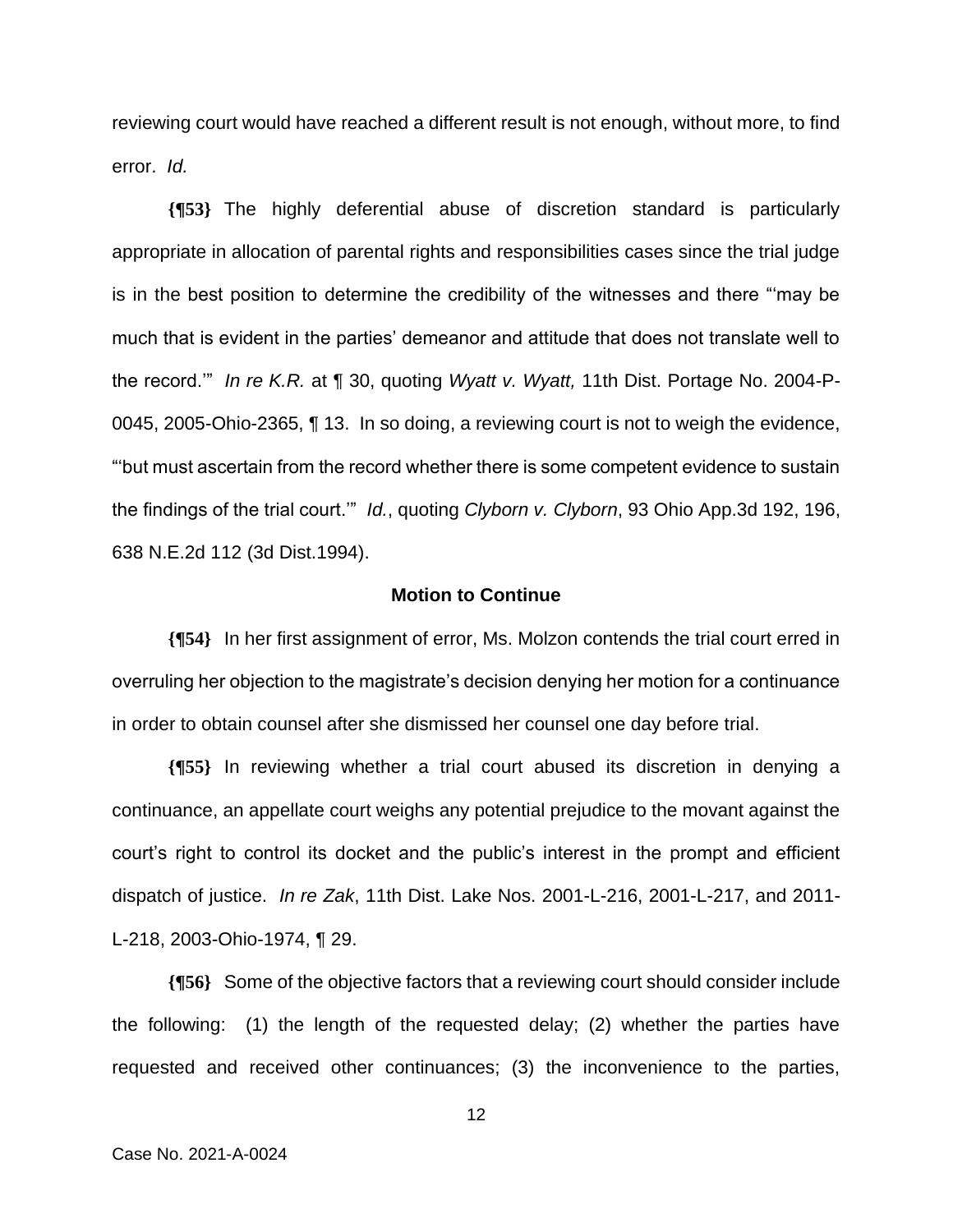witnesses, opposing counsel, and the court; (4) whether the requested delay is for legitimate reasons or is merely dilatory, purposeful, or contrived; (5) whether the movant contributed to the circumstances giving rise to the request for a continuance; and (6) any other relevant factors, depending on the unique circumstances of each case. *Id*. at ¶ 30; *State v. Unger*, 67 Ohio St.2d 65, 67-68, 423 N.E.2d 1078 (1981).

**{¶57}** A review of Ms. Molzon's objection to the magistrate's decision to deny her motion for a continuance reveals she failed to demonstrate any resulting prejudice, i.e. she failed to allege any additional evidence or testimony she would have presented that would have likely changed the outcome of the trial.

**{¶58}** Analyzing the facts with the *Unger* factors in mind, we note Ms. Molzon requested a 60- or 30-day continuance to secure new counsel. While that is not an unreasonable request for a continuance, Ms. Molzon terminated her attorney because she was unsatisfied with her representation one day before and with full knowledge of the impending trial. Trial was originally scheduled for June of 2020; however, due to COVIDrelated delays (primarily the GAL meeting with the children), the trial was continued until October. The GAL was concerned for the children because they were in a state of "limbo" for so long.

**{¶59}** While she proceeded pro se during the trial and did not cross-examine Mr. Molzon, make any objections, or present her own witnesses and evidence, Ms. Molzon was given numerous opportunities to present additional evidence and testimony after she obtained counsel shortly after trial. Ms. Molzon filed preliminary objections and supplemental objections, and the trial court granted her motion to vacate so that the trial court could hear and rule on her objections. In all of these motions and filings, Ms. Molzon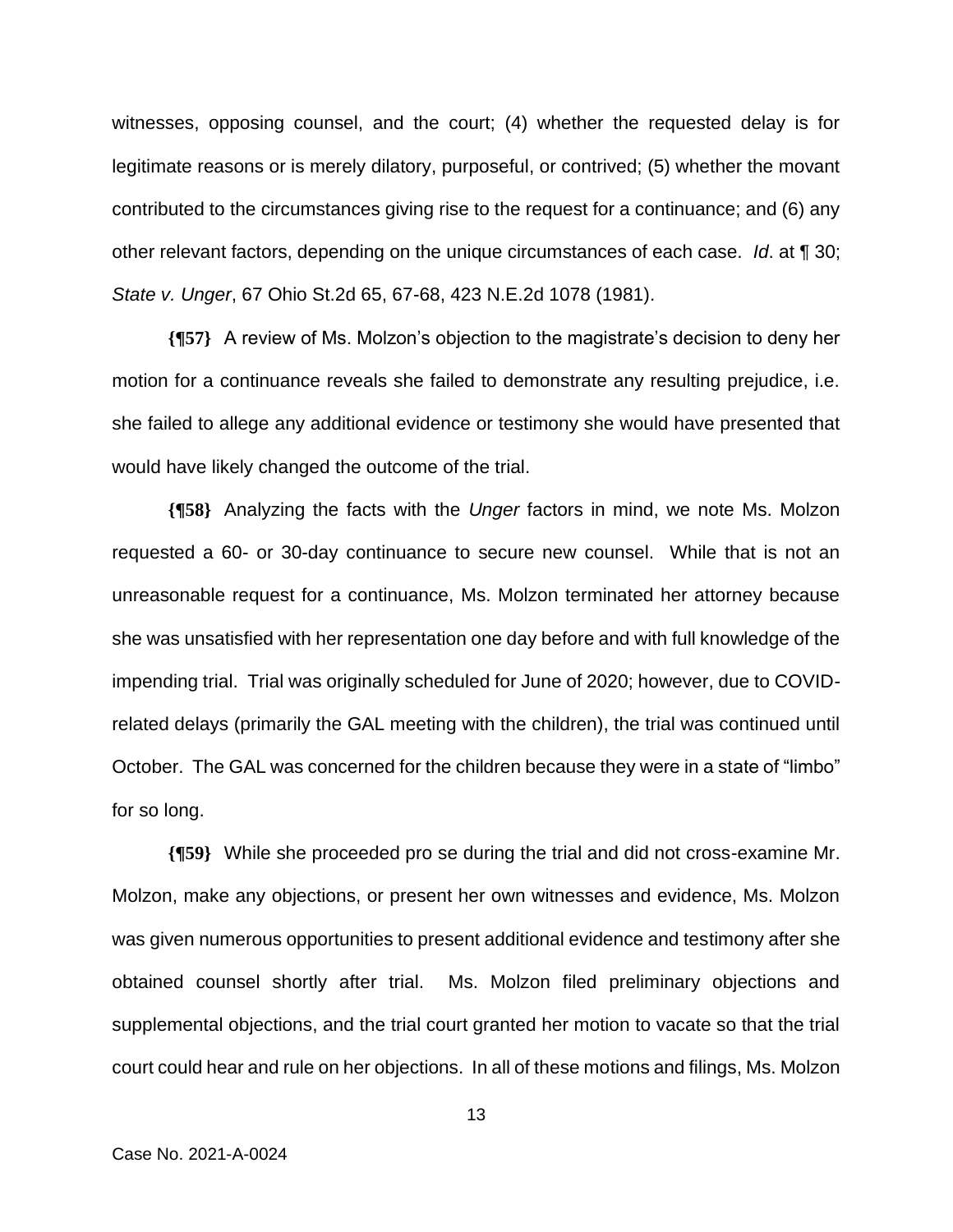never alleged any prejudice from the magistrate's denial of her motion for a continuance or offered any additional testimony or evidence that she would have presented. She had the opportunity to make a compelling argument to vacate the magistrate's decision with her objections and to proffer any key evidence she was not able to put forward at trial. Quite simply, there is no abuse of discretion in failing to grant a continuance where the continuance would not have changed the outcome of the case. *In re K.J.*, 2018-Ohio-471, 107 N.E.3d 50, \*58 (10th Dist.) (Even if the mother had been able to testify to newly revealed progress on her case plan, it is unlikely the information would have changed the outcome of the case).

**{¶60}** In *In re Dryer*, 2d Dist. Montgomery No. 18040, 2000 WL 331770 (Mar. 31, 2000), the appellant similarly complained that the trial court held a patently unfair hearing and prejudiced her by allowing opposing counsel to lead witnesses without objection. *Id.* at \*2. The Second District aptly stated, "On the record before us, we cannot find that the trial court abused its discretion when it denied [the appellant's] motion. No doubt, she was impaired in supporting her claims when she was required to proceed unrepresented. The matters of which she complains in her second assignment of error demonstrate that. However, *frustration* is not prejudice, and [the appellant] has not stated in her brief to this court what matters she was prevented from putting before the court because she was unrepresented." (Emphasis sic.) *Id.* at \*3.

**{¶61}** After considering the circumstances surrounding the denial of the motion for a continuance, and the *Unger* factors, we cannot say the trial court abused its discretion in overruling Ms. Molzon's objection to the magistrate's decision to deny her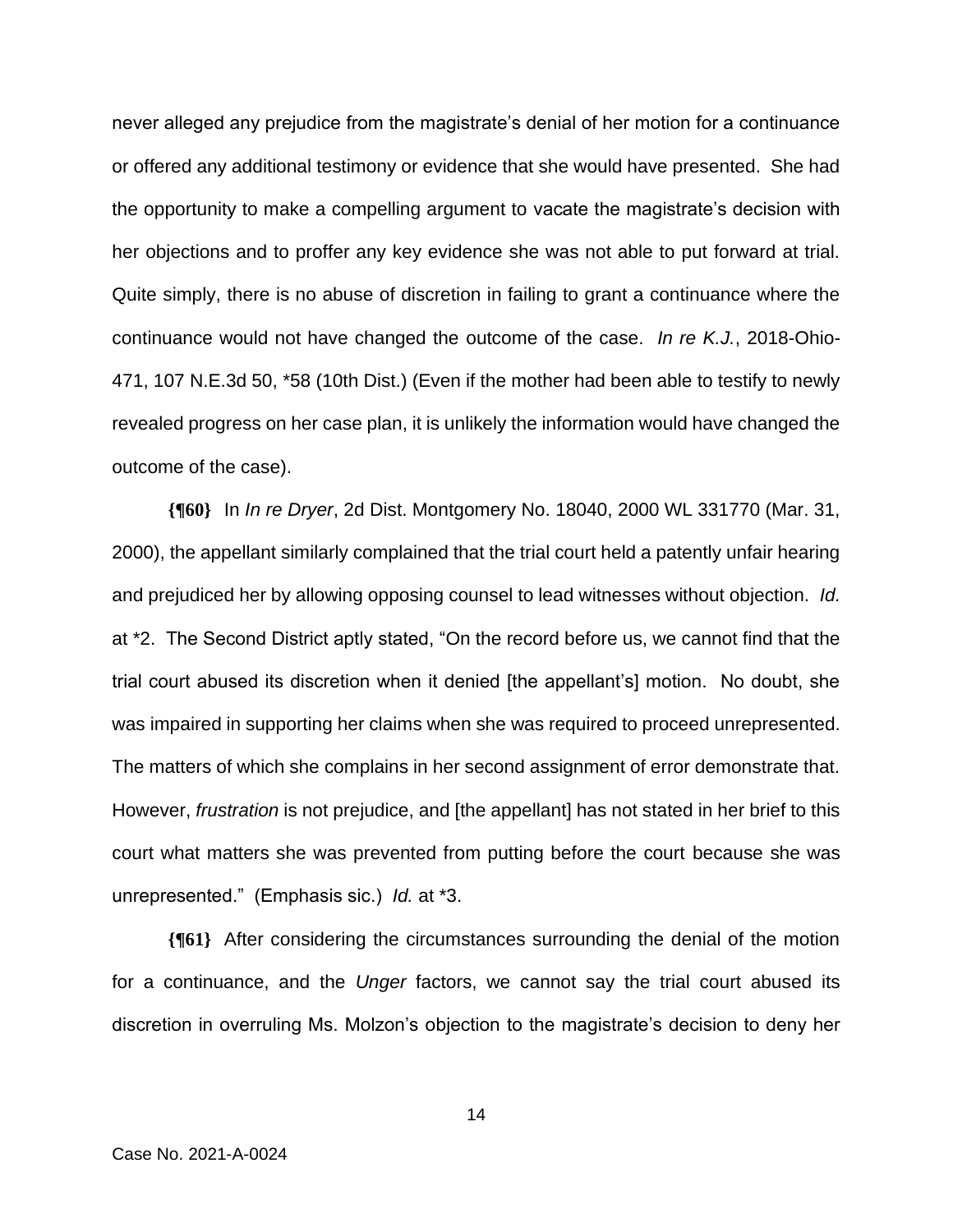motion for a continuance. Ms. Molzon failed to set forth any evidence she was precluded from presenting that would have changed the outcome of the trial court's determination.

**{¶62}** Ms. Molzon's first assignment of error is without merit.

### **Change of Circumstances**

**{¶63}** In her second assignment of error, Ms. Molzon contends the trial court erred in adopting the magistrate's decision terminating the parties' shared parenting plan and designating Mr. Molzon as the residential parent and legal custodian of the minor children without finding a change of circumstances pursuant to R.C. 3109.04(E) or delineating the best interest factors outlined in R.C. 3109.04(F). Since Ms. Molzon raises whether the trial court failed to consider the best interest factors pursuant to R.C. 3109.04(F) in her third assignment of error, we will address that portion of her second assignment of error with her third assignment of error.

**{¶64}** R.C. 3109.04(E)(2)(c) permits a court to terminate a shared parenting plan that is made a part of the final decree. A finding of "'[a] change of circumstances is not required before terminating shared parenting.'" *Harrison v. Harrison*, 2d Dist. Clark No. 2018-CA-105, 2019-Ohio-2835, ¶ 6, quoting *Curtis v. Curtis*, 2d Dist. Montgomery No. 25211, 2012-Ohio-4855, ¶ 7. R.C. 3109.04(E)(2)(c) requires only that the court find that terminating the shared parenting decree is in the child's best interest. *Id.*

**{¶65}** Thus, R.C. 3109.04(E)(2)(c) provides, in relevant part: "*The court may terminate a prior final shared parenting decree that includes a shared parenting plan* \* \* \* upon the request of one or both of the parents or whenever it determines that shared parenting is *not in the best interest of the children*." (Emphasis added.)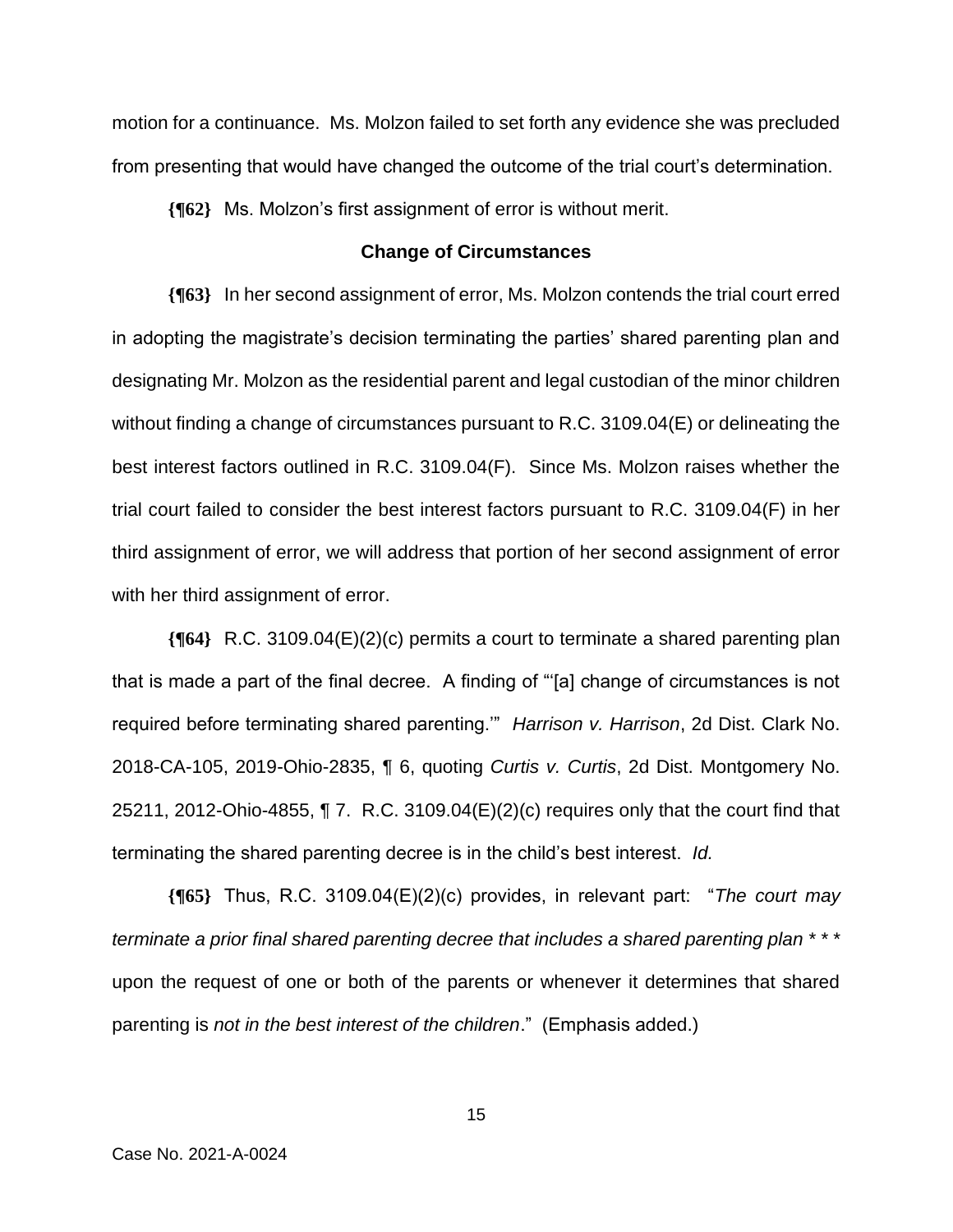**{¶66}** In *In re K.R.*, *supra*, we explained that "R.C. 3109.04(E)(2)(c), which addresses termination of a shared parenting plan, merely requires the trial court to find that shared parenting is not in the best interest of the child. Thus, while modification requires the court to find a change in circumstances in addition to the child's best interest, termination only requires the court to find that termination of the plan is in the child's best interest." *Id.* at ¶ 47.

**{¶67}** The Supreme Court of Ohio recently clarified this issue in *Bruns v. Green*, 163 Ohio St.3d 43, 2020-Ohio-4787, 168 N.E.3d 396, where it determined that a trial court need consider only the best interest of the child when deciding whether to terminate a shared parenting plan and which parent to designate as the residential and custodial parent of a minor child. *Id.* at ¶ 1. Stated differently, the Supreme Court held that a trial court does not have to find a change of circumstances in order to designate a parent the residential parent and legal custodian of a minor child after terminating a shared parenting plan and decree. *Id.*

**{¶68}** Ms. Molzon's second assignment of error is without merit.

#### **Best Interest Factors**

**{¶69}** In her third assignment of error, Ms. Molzon contends the trial court erred in adopting the magistrate's decision when the magistrate's decision failed to consider the best interest factors pursuant to R.C. 3109.04(F).

**{¶70}** R.C. 3109.04(F)(1) and (F)(2) enumerate certain factors a court must consider in determining whether shared parenting is in the best interests of the child. This list is nonexclusive as the trial court is not limited to the statutory factors. *Brandt v. Brandt*, 11th Dist. Geauga No. 2012-Ohio-3064, 2012-Ohio-5932, ¶ 13. Though there should be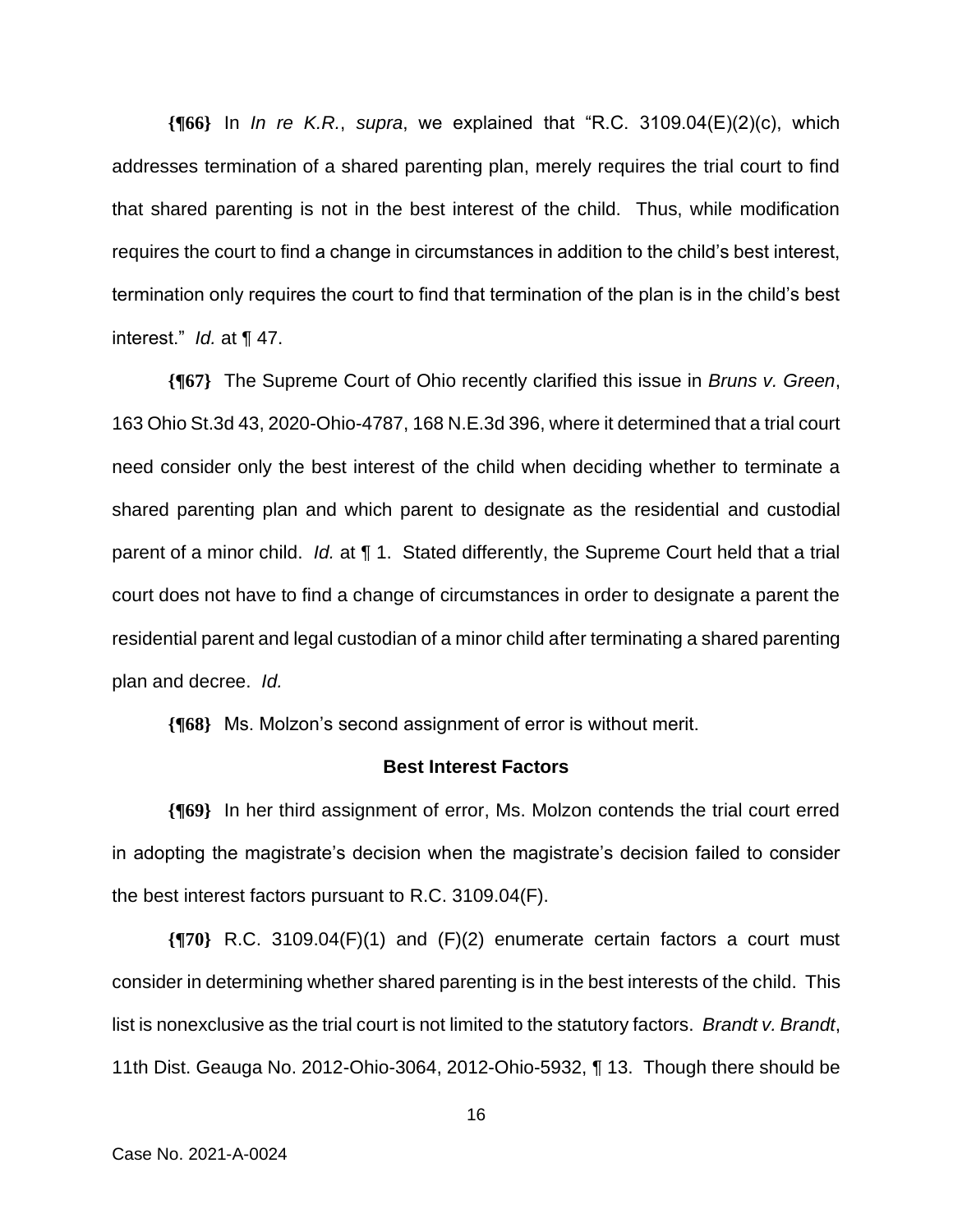some indication in the judgment entry that the trial court considered the best interests of the child pursuant to R.C. 3109.04(F), there is no requirement it make specific findings in its entry as to each and every factor. *Id.*; *see also In re S.S.*, 11th Dist. Geauga No. 2010- G-2997, 2012-Ohio-120, ¶ 23.

**{¶71}** The factors found in R.C. 3109.04(F)(1) include: (a) the wishes of the child's parents regarding the child's care; (b) the wishes or concerns of the child as expressed to the court; (c) the child's interaction and interrelationship with his parents, siblings, and any other person who may significantly affect the child's best interest; (d) the child's adjustment to his home, school, and community; (e) the mental and physical health of all persons involved; (f) the parent more likely to honor and facilitate visitation and companionship rights approved by the court; (g) whether either parent has failed to make all child support payments; (h) whether either parent previously has been convicted of or pleaded guilty to any criminal offense; (i) whether the residential parent or one of the parents subject to a shared parenting decree has continuously and willfully denied the other parent his or her right to visitation in accordance with an order of the court; and (j) whether either parent has established a residence, or is planning to establish a residence, outside this state. *Brandt* at ¶ 14.

**{¶72}** The factors found in R.C. 3109.04(F)(2) include: (a) the ability of the parents to cooperate and make decisions jointly, with respect to the children; (b) the ability of each parent to encourage the sharing of love, affection, and contact between the child and other parent; (c) the history of, or potential for, domestic abuse; (d) the geographic proximity of the parents to one another; and (e) the recommendation of the guardian ad litem. *Brandt* at ¶ 15.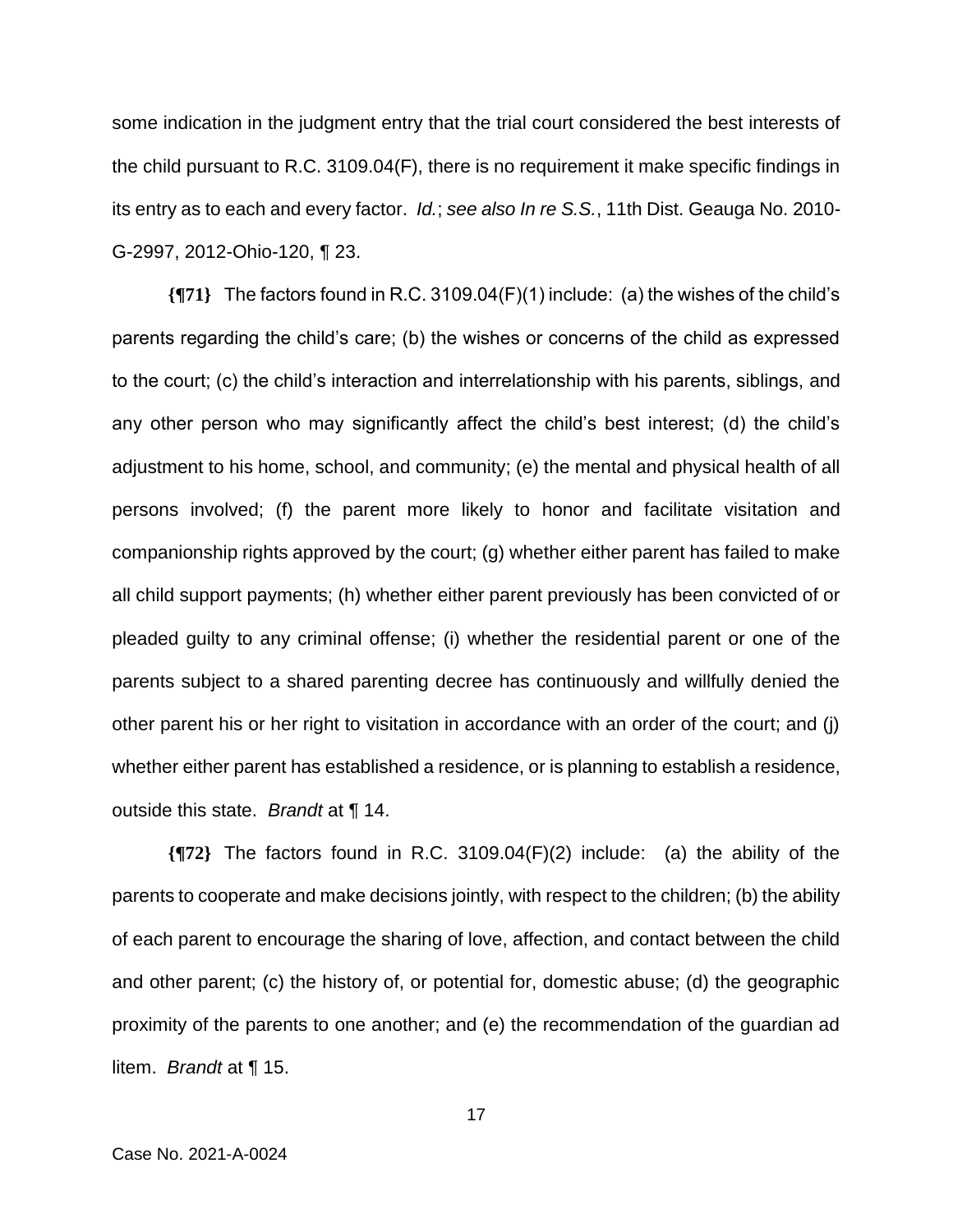**{¶73}** Although the magistrate's decision was not explicit in delineating the specific R.C. 3109.04(F) factors, a plain reading of the decision reveals the magistrate considered all of the factors. Specifically, the magistrate found that R.M. was having trouble adjusting to school; she was falling behind when she was with Ms. Molzon; and she was failing math. There were several incidents involving R.M. and Ms. Molzon, including Ms. Molzon sharing the GAL's report with R.M. R.M. was experiencing behavioral difficulties, including suicide ideation, and both children were in counseling. The magistrate also found there was no evidence that either parent denied the other parenting time on a continuous basis.

**{¶74}** In addition, the magistrate conducted in camera interviews with the minor children. The magistrate found that Ms. Molzon made no effort to share information with Mr. Molzon, and that she did not respond to Mr. Molzon's requests to discuss the children's needs or consult him regarding their needs.

**{¶75}** The magistrate considered the GAL's testimony that Mr. Molzon would encourage the children to contact Ms. Molzon but that Ms. Molzon would not do the same. Critically, the magistrate noted that while she believed Ms. Molzon would honor parenting orders, she did not believe Ms. Molzon would facilitate shared parenting. The magistrate considered the recommendation in the GAL's report that shared parenting terminate and Mr. Molzon be named the residential and custodial parent. The magistrate also considered that there was no history of domestic abuse and that neither party indicated an intent to leave the state of Ohio. Finally, inasmuch as no financial information was offered, the magistrate could not assess child support obligations after terminating the shared parenting plan.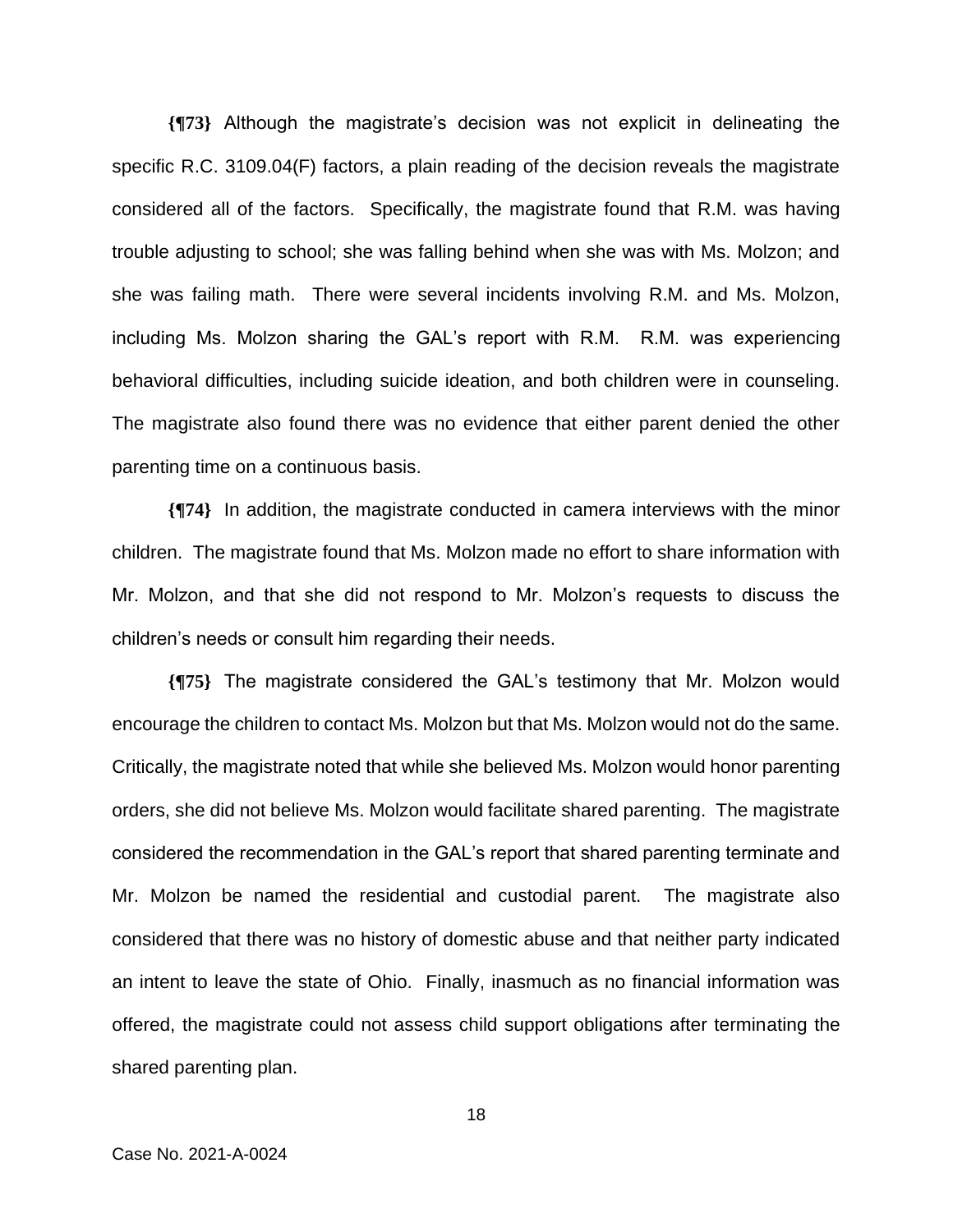**{¶76}** Thus, contrary to Mr. Molzon's assertions, there is no indication that the magistrate failed to consider the nonexclusive factors set forth in R.C. 3109.04(F)(1) and (2). As we stated in *Murray v. Murray*, 11th Dist. Portage No. 2007-P-0070, 2018-Ohio-3242, "This court has recognized, as have many of the other appellate districts, that, in making a custody determination, 'the trial court is not required to expressly consider or balance [the R.C. 3109.04(F)] factors before awarding custody,' nor is the court 'required to make express findings of fact unless it has a Civ.R. 52 motion before it as long as there is some indication in the judgment entry that the trial court considered the best interests of the children.'" *Id.* at ¶ 36, quoting *In re L.R.S*., 11th Dist. Portage Nos. 2016-P-0050 and 2016-P-0051, 2017-Ohio-2604, ¶ 25. The magistrate's decision in this case is replete with indications that the children's best interests were thoroughly considered.

**{¶77}** Ms. Molzon's third assignment of error is without merit.

#### **Termination of Child Support Obligation**

**{¶78}** In her fourth assignment of error, Ms. Molzon contends the trial court erred in modifying and terminating Mr. Molzon's child support obligation without completing or considering a child support worksheet/schedule.

**{¶79}** Any review of the trial court's termination of child support, however, would be premature. Although the trial court terminated Mr. Molzon's child support order when it terminated the shared parenting plan, no financial information was submitted by the parties. Specifically, the magistrate determined that "[t]he child support order of Bert Molzon should terminate at the time this Decision is adopted by the Court. A support order cannot be calculated at this time as no financial information has been submitted by the Court." Thereafter, due to the convoluted procedure of this case, the child support